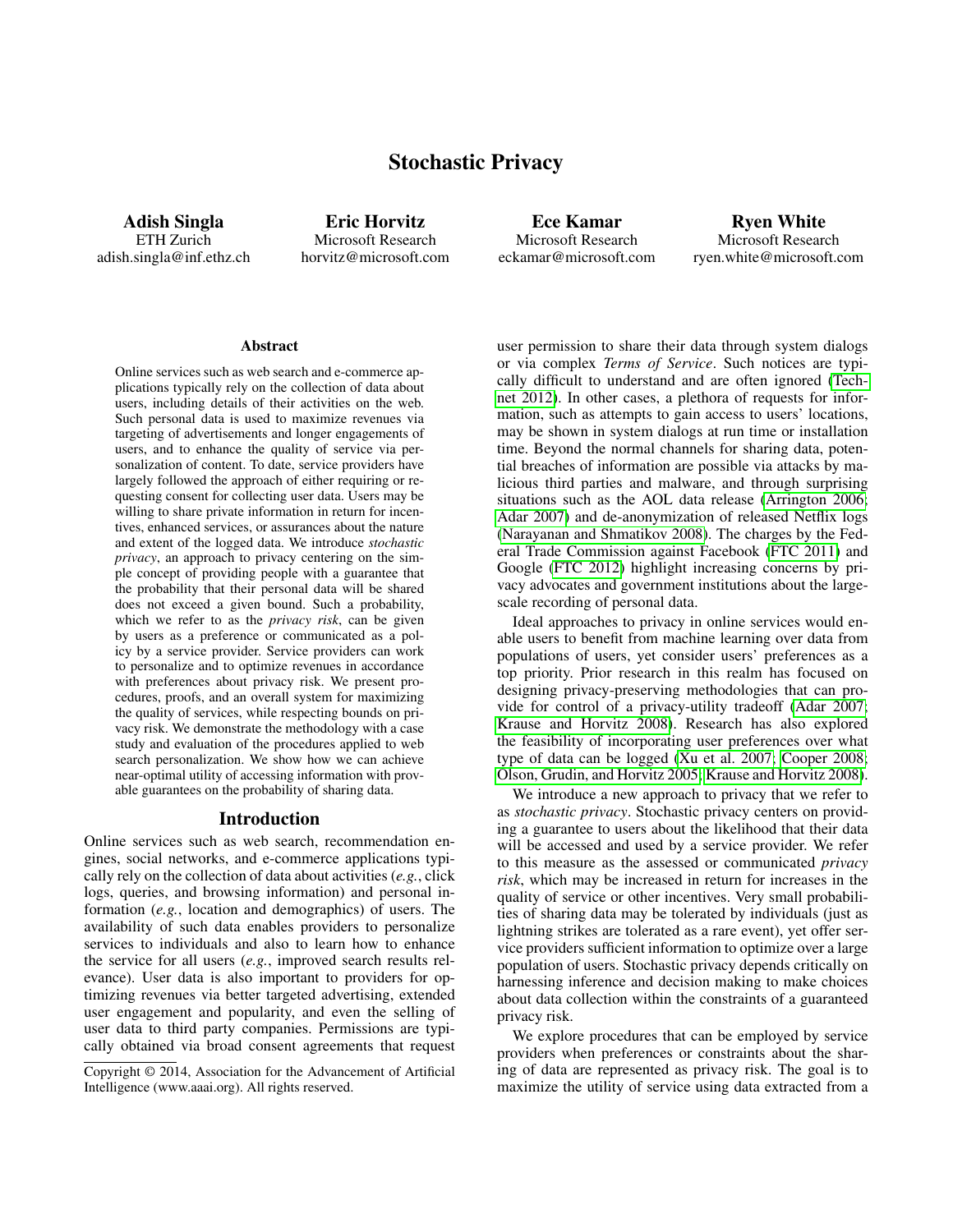<span id="page-1-0"></span>

Current pool of users W, logged activity  $L_S$  and utility function  $g$ Figure 1: Overview of stochastic privacy.

population of users, while abiding by the agreement reached with users on privacy risk. We show that optimal selection of users under these constraints is NP-hard and thus intractable, given the massive size of the online systems. As solutions, we propose two procedures, RANDGREEDY and SPGREEDY, that combine greedy value of information analysis with obfuscation to offer mechanisms for tractable optimization, while satisfying stochastic privacy guarantees. We present performance bounds for the expected utility achievable by these procedures compared to the optimal solution. Our contributions can be summarized as follows:

- Introduction of stochastic privacy, an approach that represents preferences about the probability that data will be shared, and methods for trading off privacy risk, incentives, and quality of service.
- A tractable end-to-end system for implementing a version of stochastic privacy in online services.
- RANDGREEDY and SPGREEDY procedures for sampling users under the constraints of stochastic privacy, with theoretical guarantees on the acquired utility.
- Evaluation to demonstrate the effectiveness of the proposed procedures on a case study of user selection for personalization in web search.

### Stochastic Privacy Overview

Figure [1](#page-1-0) provides an overview of stochastic privacy in the context of a particular design of a system that implements the methodology. The design is composed of three main components: (i) a user preference component, (ii) a system preference component, and (iii) an optimization component for guiding the system's data collection. We now provide details about each of the components and then formally specify the optimization problem for the *selective sampling* module.

#### User Preference Component

The user preference component interacts with users (*e.g.*, during signup) and establishes an agreement between a user and service provider on a tolerated probability that the user's data will be shared in return for better quality of service or incentives. Representing users' tolerated privacy risk allows for the design of controls that provide options for sharing data. The incentives offered to users can be personalized based on general information available about a user (*e.g.*, general location information inferred from a previously shared IP address) and can vary from guarantees of

improved service [\(Krause and Horvitz 2010\)](#page-6-10) to complementary software and entries in a lottery to win cash prizes (as done by the comScore service [\(Wikipedia-comScore 2006\)](#page-6-11)).

Formally, let W be the population of users signed up for a service. Each user  $w \in W$  is represented with the tuple  ${r_w, c_w, o_w}$ , where  $o_w$  is the metadata information (*e.g.*, IP address) available for user  $w$  prior to selecting and logging finer-grained data about the user.  $r_w$  is the privacy risk assessed by the user, and  $c_w$  is the corresponding incentive provided in return for the user assuming the risk. The elements of this tuple can be updated through interactions between the system and the user. For simplicity of analysis, we shall assume that the pool W and user preferences are static.

# System Preference Component

The goal of the service provider is to optimize the quality of service. For example, a provider may wish to personalize web search and to improve the targeting of advertising for maximization of revenue. The provider may record the activities of a subset of users (*e.g.*, sets of queries issued, sites browsed, *etc.*) and use this data to provide better service globally or to a specific cohort of users. We model the private data of activity logs of user w by variable  $l_w \in 2^L$ , where L represents the web-scale space of activities (*e.g.*, set of queries issued, sites browsed, *etc.*). However,  $l_w$  is observed by the system only after  $w$  is selected and the data from  $w$  is logged. We model the system's uncertain belief of  $l_w$  by a random variable  $Y_w$ , with  $l_w$  being its realization distributed according to conditional probability distribution  $P(Y_w = l_w | o_w)$ . In order to make an informed decision about user selection, the distribution  $P(Y_w = l_w|o_w)$ is learned by the system using data available from the user and recorded logs of other users. We quantify the utility of application by logging activities  $L_S$  from selected users S through function  $g: 2^L \rightarrow \mathbb{R}$ , given by  $g(\bigcup_{s \in S} l_s)$ . The expected value of the utility that the system can expect to gain by selecting users  $S$  with observed attributes  $O<sub>S</sub>$  is characterized by distribution P and utility function g as:  $\tilde{g}(S) \equiv \mathbb{E}_{Y_S} [g(\dot{\bigcup}_{s \in S} l_s)] = \sum_{L_S \in 2^L \times S} (P(Y_S =$  $L_S|O_S \cdot g(\bigcup_{s \in S} l_s)\big)$ . However, the application itself may be using the logs  $L<sub>S</sub>$  in a complex manner (such as training a ranker [\(Bennett et al. 2011\)](#page-6-12)) and evaluating this on complex user metrics [\(Hassan and White 2013\)](#page-6-13). Hence, the system uses a surrogate utility function  $f(S) \approx \tilde{g}(S)$  to capture the utility through a simple metric, for example, coverage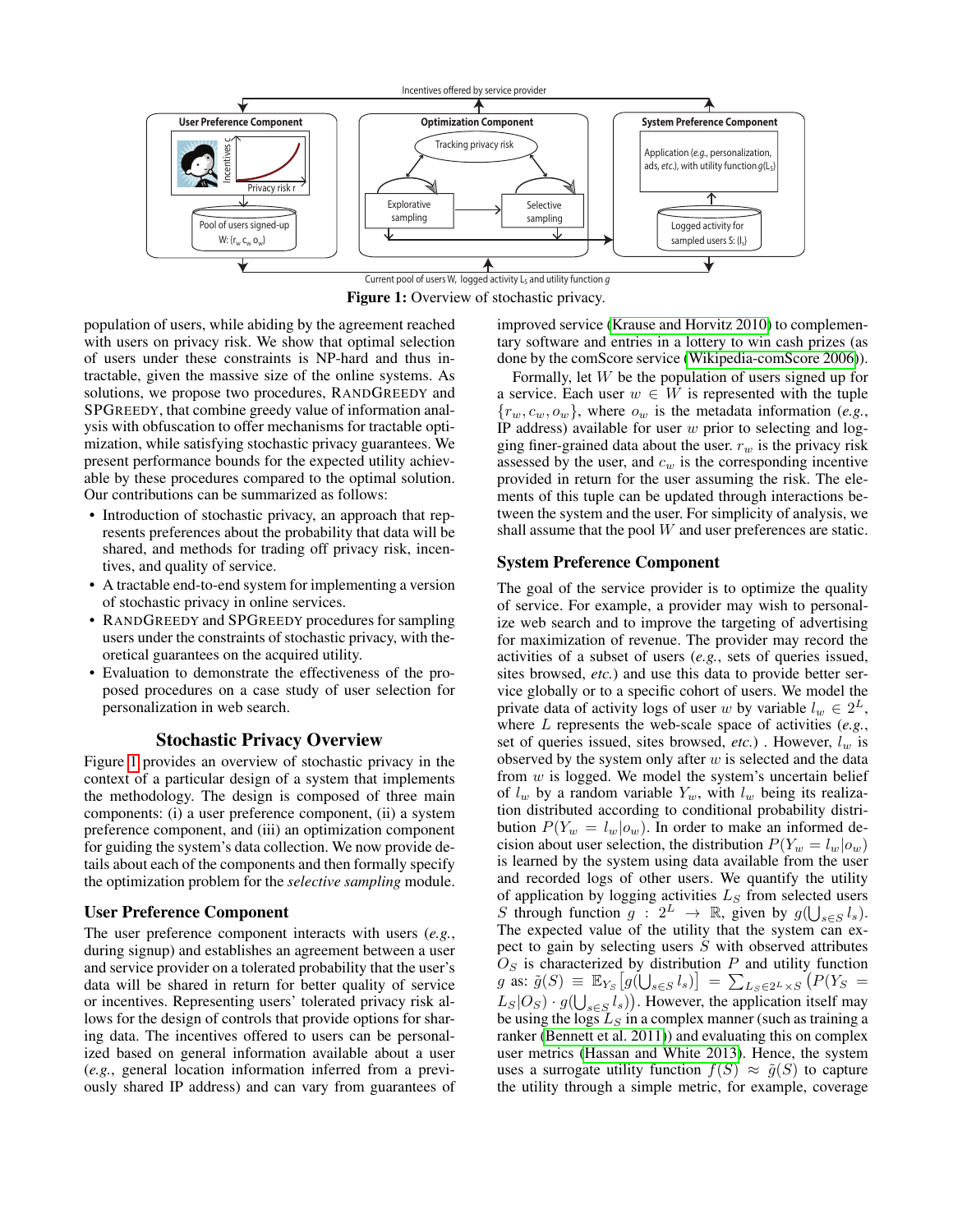of query-clicks obtained from the sampled users [\(Singla and](#page-6-14) [White 2010\)](#page-6-14) or reduction in uncertainty of click phenomena [\(Krause and Horvitz 2008\)](#page-6-6).

We require the set function f to be *non-negative*, *monotone* (*i.e.*, whenever  $A \subseteq A' \subseteq W$ , it holds that  $f(A) \leq$  $f(A')$ ) and *submodular*. Submodularity is an intuitive notion of diminishing returns, stating that, for any sets  $A \subseteq$  $A' \subseteq W$ , and any given user  $a \notin A'$ , it holds that  $f(A \cup \{a\}) - f(A) \ge f(A' \cup \{a\}) - f(A')$ . These conditions are general, and are satisfied by many realistic, as well as complex utility functions [\(Krause and Guestrin 2007\)](#page-6-15), such as reduction in click entropy [\(Krause and Horvitz 2008\)](#page-6-6). As a concrete example, consider the setting where attributes O represent geo-coordinates of the users and  $D: O \times O \rightarrow \mathbb{R}$ computes the geographical distance between any two users. The goal of the service is to provide location-based personalization of web search. For such an application, click information from local users provides valuable signals for per-sonalizing search [\(Bennett et al. 2011\)](#page-6-12). The system's goal is to select a set of users  $S$ , and to leverage data from these users to enhance the service for the larger population of users. For search queries originating from any other user  $w$ , it uses the click data from the nearest user in  $S$ , given by  $\arg \min_{s \in S} D(o_s, o_w)$ . One approach for finding such a set S is solving the *k-medoid* problem which aims to minimize the sum of pairwise distances between selected set and the remaining population [\(Mirzasoleiman et al. 2013;](#page-6-16) [Kaufman and Rousseeuw 2009\)](#page-6-17). Concretely, this can be captured by the following submodular utility function:

$$
f(S) = \frac{1}{|W|} \sum_{w \in W} \left( \min_{x \in X} D(o_x, o_w) - \min_{s \in S \cup X} D(o_s, o_w) \right)
$$
\n(1)

Here,  $X$  is any one (or a set of) fixed reference location(s), for example, simply representing origin coordinates and is used ensure that function  $f$  is non-negative and monotone. Lemma [1](#page-4-0) formally states the properties of this function.

#### Optimization Component

To make informed decisions about data access, the system computes the expected value of information (VOI) of logging the activities of a particular user, *i.e.*, the marginal utility that the application can expect by logging the activity of this user [\(Krause and Horvitz 2008\)](#page-6-6). In the absence of sufficient information about user attributes, the VOI may be small, and hence needs to be learned from the data. The system can randomly sample a small set of users from the population that can be used to learn and improve the models of VOI computation (*explorative sampling* in Figure [1\)](#page-1-0). For example, for optimizing the service for a user cohort speaking a specific language, the system may choose to collect logs from a subset of users to learn how languages spoken by users map to geography. If preferences about privacy risk are overlooked, VOI can be used to select users to log with a goal of maximizing the utility for the service provider (*selective sampling* in Figure [1\)](#page-1-0). Given that the utility function of the system is submodular, a greedy selection rule makes near-optimal decisions about data access [\(Krause and](#page-6-15) [Guestrin 2007\)](#page-6-15). However, this simple approach could violate guarantees on privacy risk. To act in accordance with

the guarantee, we design selective sampling procedures that couple obfuscation with VOI analysis to select the set of users to provide data.

The system needs to ensure that both the explorative and selective sampling approaches respect the privacy guarantees, *i.e.*, the likelihood of sampling any user w throughout the execution of the system must be less than the privacy risk factor  $r_w$ . The system tracks the sampling risk (likelihood of sampling) that user  $w$  faces during phases of the execution of explorative sampling, denoted  $r_w^{\bar{E}S}$ , and selective sampling, denoted  $r_w^{SS}$ . The privacy guarantee for a user is preserved as long as:  $r_w - (1 - (1 - r_w^{ES}) \cdot (1 - r_w^{SS})) \ge 0$ .

# Optimization Problem for Selective Sampling

We now focus primarily on the selective sampling module and formally introduce the optimization problem. The goal is to design a sampling procedure  $M$  that abides by guarantees of stochastic privacy, yet optimizes the utility of the application in decisions about accessing user data. Given a budget constraint B, the goal is to select users  $S^M$ :

<span id="page-2-0"></span>
$$
S^{M} = \underset{S \subseteq W}{\arg \max} f(S)
$$
 (2)  
subject to 
$$
\sum_{s \in S} c_{s} \leq B \text{ and } r_{w} - r_{w}^{M} \geq 0 \ \forall w \in W.
$$

<span id="page-2-1"></span>Here,  $r_w^M$  is the likelihood of selecting  $w \in W$  by procedure M and hence  $r_w - r_w^M \geq 0$  captures the constraint of stochastic privacy guarantee for  $w$ . Note that we can interchangeably write utility acquired by procedure as  $f(M)$ to denote  $f(S^M)$  where  $S^M$  is the set of users selected by running M. We shall now consider a simpler setting of constant privacy risk rate  $r$  for all users and unit cost per user (thus reducing the budget constraint to a simpler cardinal constraint, given by  $|S| \leq B$ ). These assumptions lead to defining  $B \leq W \cdot r$ , as that is the maximum possible set size that can be sampled by any procedure for Problem [2.](#page-2-0)

### Selective Sampling with Stochastic Privacy

We now present desiderata of the selection procedures, discuss the hardness of the problem, and review several different tractable approaches, as summarized in Table [1.](#page-3-0)

### Desirable Properties of Sampling Procedures

The problem defined by Equation [2](#page-2-0) requires solving an NPhard discrete optimization problem, even when the stochastic privacy constraint is removed. The algorithm for finding the optimal solution of this problem without the privacy constraint, referred as OPT, is intractable [\(Feige 1998\)](#page-6-18). We address this intractability by exploiting the submodular structure of the utility function  $f$  and offer procedures providing provable near-optimal solutions in polynomial time. We aim at designing procedures that satisfy the following desirable properties: *(i)* provides competitive utility w.r.t. OPT with provable guarantees, *(ii)* preserves stochastic privacy guarantees, and *(iii)* runs in polynomial time.

#### Random Sampling: RANDOM

RANDOM samples the users at random, without any consideration of cost and utility. The likelihood of any user  $w$  to be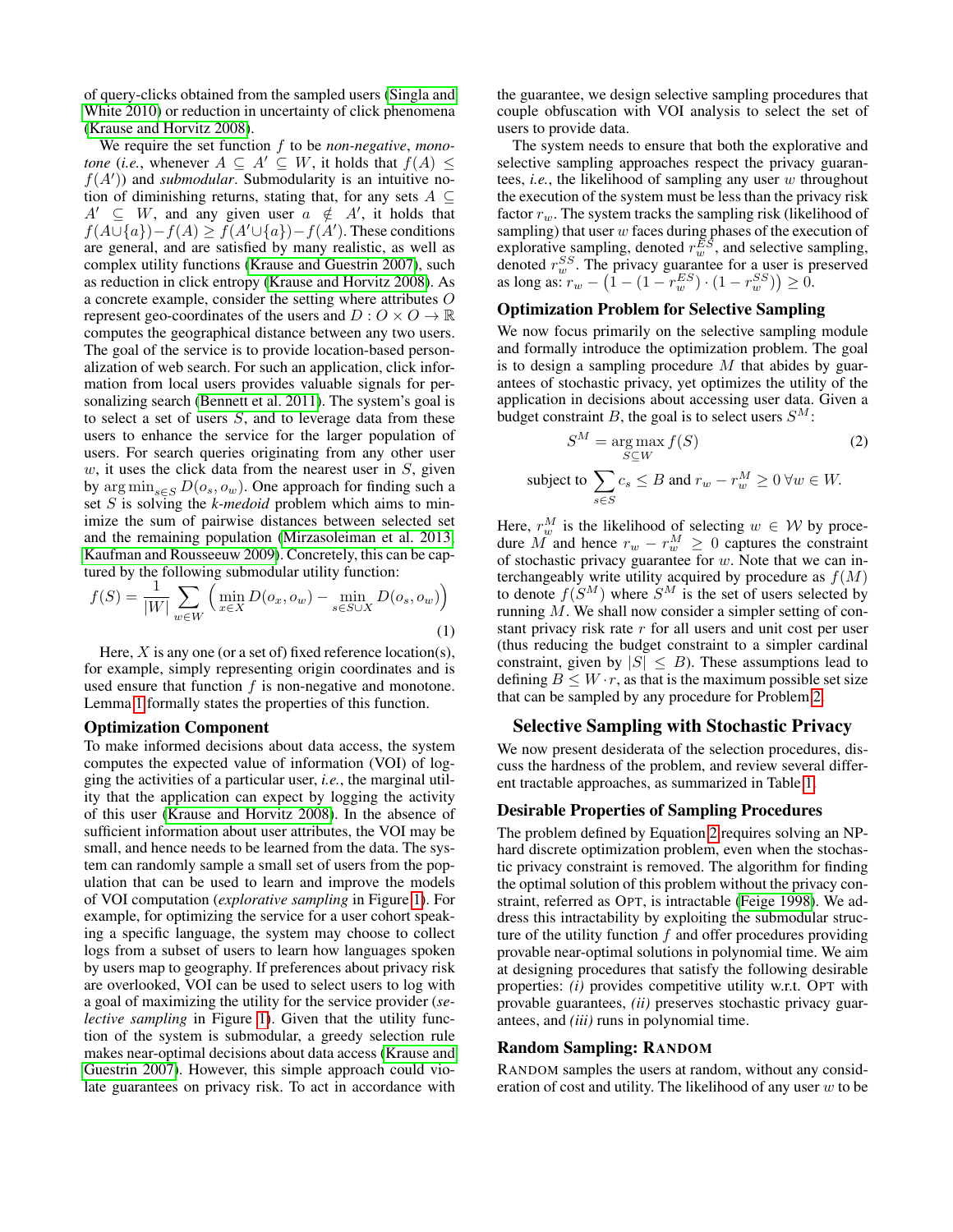<span id="page-3-0"></span>

| <b>Procedure</b>  | <b>Competitive utility</b> | <b>Privacy guarantees</b> | <b>Polynomial runtime</b>                 |
|-------------------|----------------------------|---------------------------|-------------------------------------------|
| OPT               |                            |                           | W B                                       |
| <b>GREEDY</b>     |                            |                           | W                                         |
| RANDOM            |                            |                           |                                           |
| <b>RANDGREEDY</b> |                            |                           | $\checkmark$ $\mathcal{O}(B \cdot   W)$   |
| <b>SPGREEDY</b>   |                            |                           | $\sigma$ O $(B \cdot  W  \cdot log(1/r))$ |

Table 1: Properties of different procedures. RANDGREEDY and SPGREEDY satisfy all the desirable properties.

selected by the algorithm is  $r_w^{\text{RANDOM}} = B/w$  and hence privacy risk guarantees are trivially satisfied since  $B \leq W \cdot r$ as defined in Problem [2.](#page-2-0) In general, RANDOM can perform arbitrarily poorly in terms of acquired utility, specifically for applications targeting particular user cohorts.

# Greedy Selection: GREEDY

Next, we explore a greedy sampling strategy that maximizes the expected marginal utility at each iteration to guide decisions about selecting a next user to log. Formally, GREEDY starts with empty set  $S = \emptyset$ . At an iteration *i*, it greedily selects a user  $s_i^* = \argmax_{w \subseteq W \setminus S} (f(S \cup w) - f(S))$  and adds the user to the current selection of users  $S = S \cup \{s_i^*\}.$ The procedure halts when  $|S| = B$ .

A fundamental result by [Nemhauser, Wolsey, and Fisher](#page-6-19) [\(1978\)](#page-6-19) states that the utility obtained by this greedy selection strategy is guaranteed to be at least  $(1 - \frac{1}{e})$  (= 0.63) times that obtained by OPT. This result is tight under reasonable complexity assumptions ( $P \neq NP$ ) [\(Feige 1998\)](#page-6-18). However, such a greedy selection clearly violates the stochas-tic privacy constraint in Problem [2.](#page-2-0) Consider the user  $w^*$ with highest marginal value:  $w^* = \arg \max_{w \subseteq W} f(w)$ . The likelihood that this user will be selected by the algorithm  $r_{w^*}^{\text{GreenY}} = 1$ , regardless of the promised privacy risk  $r_{w^*}$ .

# Sampling and Greedy Selection: RANDGREEDY

We combine the ideas of RANDOM and GREEDY to design procedure RANDGREEDY which provides guarantees on stochastic privacy and competitive utility. RANDGREEDY is an iterative procedure that samples a small batch of users  $\psi(s)$  at each iteration, then greedily selects  $s^* \in \psi(s)$  and removes the entire set  $\psi(s)$  for further consideration. By keeping the batch size  $\psi(s) \leq W \cdot r / B$ , the procedure ensures that the privacy guarantees are satisfied. As our user pool  $W$  is static, to reduce complexity, we consider a simpler version of RANDGREEDY that defers the greedy selection. Formally, this is equivalent to first sampling the users from W at rate r to create a subset W such that  $|W| = |W| \cdot r$ , and then running the GREEDY algorithm on  $W$  to greedily select a set of users of size B.

The initial random sampling ensures a guarantee on the privacy risk for users during the execution of the procedure. In fact, for any user  $w \in W$ , the likelihood of w being sampled and included in subset  $\overline{W}$  is  $r_w^{\text{RANDGREDY}} \leq r$ . We fur-<br>the searches the utility chained by this area of we in the next ther analyze the utility obtained by this procedure in the next section and show that, under reasonable assumptions, the approach can provide competitive utility compared to OPT.

### Greedy Selection with Obfuscation: SPGREEDY

SPGREEDY uses an inverse approach of mixing RANDOM and GREEDY: it does greedy selection, followed by obfuscation, as illustrated in Procedure [1.](#page-3-1) It assumes an underlying distance metric  $D: W \times W \to \mathbb{R}$  which captures the notion of distance or dissimilarity among users. As in GREEDY, it operates in iterations and selects the user  $s^*$  with maximum marginal utility at each iteration. However, to ensure stochastic privacy, it obfuscates  $s^*$  with nearest  $1/r$  number of users using distance metric D to create a set  $\psi(s^*)$ . Then, it samples one user randomly from  $\psi(s^*)$  and removes the entire set  $\psi(s^*)$  from further consideration.

The guarantees on privacy risk hold by the following arguments: During the execution of the algorithm, any user  $w$ becomes a possible candidate of being selected if the user is part of  $\psi(s^*)$  in some iteration (*e.g.*, iteration *i*). Given that  $|\psi(s^*)| \ge 1/r$  and algorithm randomly sample  $v \in \psi(s^*)$ , the likelihood of  $w$  being selected in iteration  $i$  is at most  $r$ . The fact that set  $\psi(s^*)$  is removed from available pool  $\widetilde{W}$  at the end of the iteration ensures that  $w$  can become a possible candidate of selection only once.

# Procedure 1: SPGREEDY

| <b>1 Input:</b> users $W$ ; cardinality constraint $B$ ; privacy |
|------------------------------------------------------------------|
| risk r; distance metric $D: W \times W \to \mathbb{R}$ ;         |
|                                                                  |

- <sup>2</sup> Initialize:
- **Outputs**: *selected users*  $S \leftarrow \emptyset$ ;
- **Variables**: *remaining users*  $W' \leftarrow W$ ;

```
begin
3 | while |S| \leq B do
```

```
4 \vert \quad \vert \quad s^* \leftarrow \argmax_{w \in W'} f(S \cup w) - f(S);\mathsf{s} | Set \psi(s^*) \leftarrow s^*;6 while |\psi(s^*)| < 1/r do
 \tau \quad | \quad \mid \quad v \leftarrow \argmin_{w \in W' \setminus \psi(s^*)} D(w, s^*);\mathbf{s} | \psi(s^*) \leftarrow \psi(s^*) \cup \{v\};9 Randomly select \widetilde{s^*} \in \psi(s^*);10 \begin{array}{|c|c|c|c|}\n\hline\n11 & N' \leftarrow W' \setminus \psi(\end{array}11 \vert W' \leftarrow W' \setminus \psi(s^*);12 Output: S
```
# Performance Analysis

<span id="page-3-1"></span>We now analyze the performance of the proposed procedures in terms of the utility acquired compared to that of OPT as a baseline. We first analyze the problem in a general setting and then under a set of practical assumptions on the structure of underlying utility function  $f$  and population of users  $W$ . The proofs of all the results are available in the extended version [\(Singla et al. 2014\)](#page-6-20).

### General Case

In the general setting, we show that one cannot do better than  $r \cdot f(OPT)$  in the worst case. Consider a population of users W where only one user  $w^*$  has utility value of 1, and rest of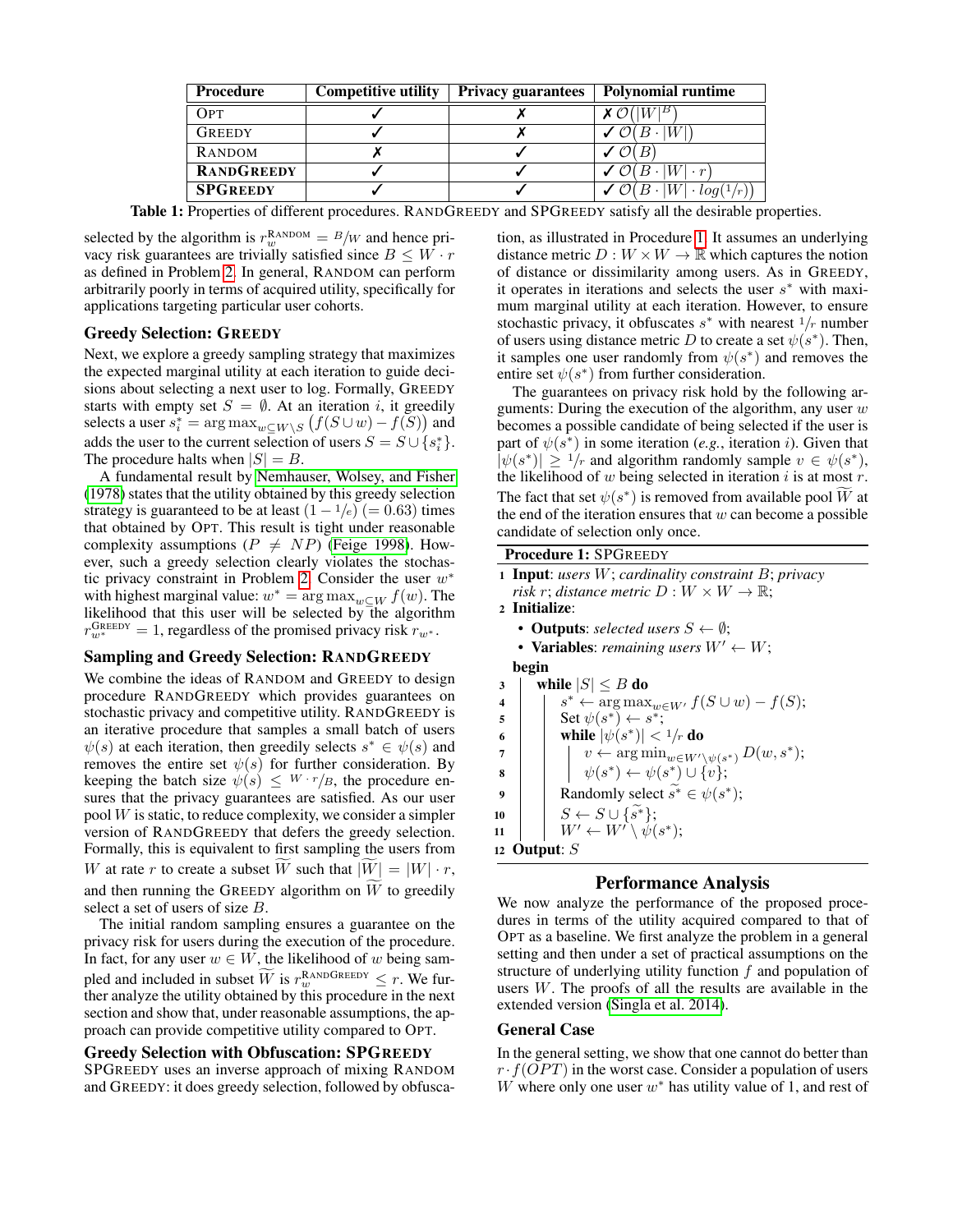the users  $W \setminus w^*$  have utility of 0. OPT achieves a utility of 1 by selecting  $S^{\text{Opt}} = \{w^*\}$ . Consider any procedure M that has to respect the guarantees on privacy risk. If the privacy rate of  $w^*$  is r, then M can select  $w^*$  with only a maximum probability of r. Hence, the maximum expected utility that any procedure M for Problem [2](#page-2-0) can achieve is r.

On a positive note, a trivial algorithm can always achieve a utility of  $(1 - \frac{1}{e}) \cdot r \cdot f(OPT)$  in expectation. This result can be reached by running GREEDY to select a set  $S^{\text{Green}}$ and then choosing the final solution to be  $S^{G_{REEDY}}$  with probability  $r$ , and otherwise output an empty set. Theorem [1](#page-4-1) formally states these results for the general problem setting.

<span id="page-4-1"></span>Theorem 1. *Consider the Problem [2](#page-2-0) of optimizing a submodular function* f *under cardinality constraint* B *and privacy risk rate* r*. For any distribution of marginal utilities of population* W*, a trivial procedure can achieve an expected utility of at least*  $(1 - \frac{1}{e}) \cdot r \cdot f(OPT)$ *. In contrast, there exists an underlying distribution for which no procedure can have expected utility of more than*  $r \cdot f(OPT)$ *.* 

#### Smoothness and Diversification Assumptions

In practice, we can hope to do much better than the worstcase results described in Theorem [1](#page-4-1) by exploiting the underlying structure of users' attributes and utility function. We start with the assumption that there exists a distance metric  $D: W \times W \rightarrow \mathbb{R}$  which captures the notion of distance or dissimilarity among users. For any given  $w \in W$ , let us define its  $\alpha$ -neighborhood to be the set of users within a distance  $\alpha$  from w (*i.e.*,  $\alpha$ -close to w):  $N_{\alpha}(w) = \{v :$  $D(v, w) \leq \alpha$ . We assume that population of users is large and that the number of users in the  $N_\alpha(w)$  is large. We capture these requirements formally in Theorems [2](#page-4-2)[,3.](#page-4-3)

First, we consider utility functions that change gracefully with changes in inputs, similar to the notion of λ*-Lipschitz* set functions used in [Mirzasoleiman et al.](#page-6-16) [\(2013\)](#page-6-16). We formalize the notion of smoothness in the utility function  $f$  w.r.t metric D as follows:

Definition 1. *For any given set of users* S*, let us consider a set*  $\widetilde{S}_{\alpha}$  *obtained by replacing every*  $s \in S$  *with any*  $w \in$  $N_{\alpha}(s)$ *. Then,*  $|f(S)-f(\widetilde{S}_{\alpha})|\leq \lambda_{f}\cdot \alpha\cdot |S|$ *, where parameter*  $\lambda_f$  *captures the notion of smoothness of function f.* 

Secondly, we consider utility functions that favor diversity or dissimilarity of users in the subset selection w.r.t the distance metric D. We formalize this notion of diversification in the utility function as follows:

**Definition 2.** *Let us consider any given set of users*  $S \subseteq$ W and a user  $w \in W$ *. Let*  $\alpha = \min_{s \in S} D(s, w)$ *. Then,*  $f(S \cup w) - f(S) \leq \Upsilon_f \cdot \alpha$ , where parameter  $\Upsilon_f$  captures *the notion of diversification of function* f*.*

The utility function  $f$  introduced in Equation [1](#page-2-1) satisfies both of the above assumptions as formally stated below.

<span id="page-4-0"></span>Lemma 1. *Consider the utility function* f *in Equation [1.](#page-2-1)* f *is submodular, and satisfies the properties of smoothness and diversification, i.e. has bounded*  $\lambda_f$  *and*  $\Upsilon_f$ *.* 

We note that for the functions with unbounded  $\lambda$  and  $\Upsilon$ (*i.e.*,  $\lambda_f \to \infty$  and  $\Upsilon_f \to \infty$ ), it would lead to the general problem settings (equivalent to no assumptions) and hence results of Theorem [1](#page-4-1) apply.

#### Performance Bounds

Under the assumption of smoothness (*i.e.*, bounded  $\lambda_f$ ), we can show the following bound on utility of RANDGREEDY:

<span id="page-4-2"></span>Theorem 2. *Consider the Problem [2](#page-2-0) for function* f *with* bounded  $\lambda_f$ . Let  $S^{\text{Opt}}$  be the set returned by OPT for Prob*lem* [2](#page-2-0) without the privacy constraints. For a desired  $\epsilon$  < 1, *let*  $\alpha_{rg}$  =  $\arg \min_{\alpha} {\alpha : |N_{\alpha}(s)| \geq 1/r \cdot \log(B/\epsilon)} \forall s \in$  $S^{\text{OPT}}$  and  $N_{\alpha}(s) \cap N_{\alpha}(s') = \emptyset \ \forall s, s' \in S^{\text{OPT}}$ *. Then, with probability at least*  $(1 - \epsilon)$ *,* 

 $\mathbb{E}[f(\text{RANDGREDY})] \geq (1-1/e) \cdot (f(\text{OPT}) - \alpha_{rg} \cdot \lambda_f \cdot B)$ 

Under the assumption of smoothness and diversification (*i.e.*, bounded  $\lambda_f$  and  $\Upsilon_f$ ), we can show the following bound on utility of SPGREEDY:

<span id="page-4-3"></span>Theorem 3. *Consider the Problem [2](#page-2-0) for function* f *with bounded*  $\lambda_f$  *and*  $\Upsilon_f$ *. Let*  $S^{\text{GREEDY}}$  *be the set returned by* GREEDY *for Problem [2](#page-2-0) without the privacy constraints. Let*  $\alpha_{spg} = \arg \min_{\alpha} {\alpha : |N_{\alpha}(s)| \ge 1/\bar{r}} \ \forall s \in S^{\text{GreenY}}$ *). Then,* 

 $\mathbb{E}[f(\text{SPGreeDY})] \geq (1-1/e) \cdot f(\text{OPT}) - 2 \cdot (\lambda_f + \Upsilon_f) \cdot \alpha_{spa} \cdot B$ 

Intuitively, these results imply that both RANDGREEDY and SPGREEDY achieve competitive utility w.r.t OPT, and that the performance degrades smoothly as the privacy risk  $r$ is decreased or the bounds on smoothness and diversification for function  $f$  increase.

#### Experimental Evaluation

We shall now report on experiments aimed at providing insights on the performance of the stochastic privacy procedures with a case study of the selective collection of user data in support of the personalization of web search.

#### Benchmarks and Metrics

We compare the performance of the RANDGREEDY and SP-GREEDY procedures against the baselines of RANDOM and GREEDY. While RANDOM provides a trivial lower benchmark for any procedure, GREEDY is a natural upper bound on the utility, given that OPT itself is intractable. To analyze the robustness of the procedures, we vary the level of privacy risk r. We further carried out experiments to understand the loss incurred from the obfuscation phase during the execution of SPGREEDY.

#### Experimental Setup

We consider the application of providing location-based personalization for queries issued for the business domain (*e.g.*, real-estate, financial services, *etc.*). The goal is to select a set of users S who are experts at web search in this domain. We seek to leverage click data from these users to improve the relevance of search results shown to the broader population of users searching for local businesses. The experiments are based on using a surrogate utility function as introduced in Equation [1.](#page-2-1) As we study the domain of business-related queries, we modify the utility function in Equation [1](#page-2-1) by restricting  $S$  to users who are experts in the domain, as further described below. The acquired utility can be interpreted as the average reduction in the distance for any user  $w$  in the population to the nearest expert  $s \in S$ .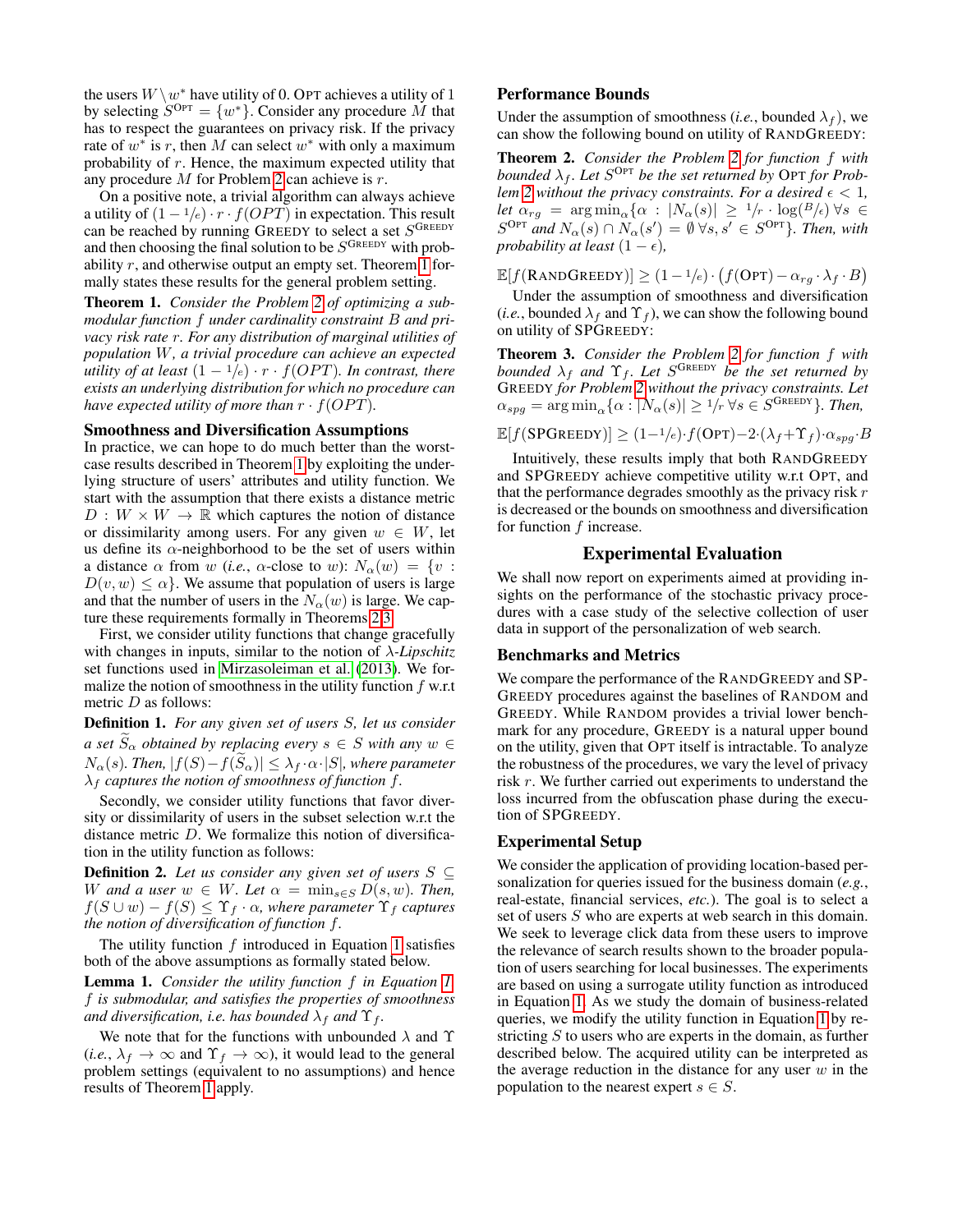<span id="page-5-0"></span>

Figure 2: Fig. [2\(a\)](#page-5-0) shows increases in the average utility of proposed procedures and GREEDY with increases in the budget B on the number of selected users, at a constant privacy risk of  $r = \frac{1}{10000}$ . Fig. [2\(b\)](#page-5-1) displays smooth decreases in utility as the level of privacy risk r for the population is reduced for applying RANDGREEDY and SPGREEDY with a fixed budget  $B = 50$ . Fig. [2\(c\)](#page-5-2) shows small losses at each step incurred by SPGREEDY via obfuscation.

The primary source of data for the study is obtained from interaction logs on a major web search engine. We consider a fraction of users who issued at least one query in the month of October 2013, restricted to queries coming from IP addresses located within ten neighboring states in the western region of the United States. This results in a pool W of seven million users. We consider a setting where the system has access to metadata information of geo-coordinates of the users, as well as a probe of the last 20 search-result clicks for each user, which together constitute the observed attributes of user denoted as  $o_w$ . Each of these clicks are then classified into a topical hierarchy from a popular web directory named the Open Directory Project (ODP) (dmoz.org), using automated techniques [\(Bennett, Svore, and Dumais 2010\)](#page-6-21). With a similar objective to [White, Dumais, and Teevan](#page-6-22) [\(2009\)](#page-6-22), the system then uses this classification to identify users who are expert in the business domain. We used the simple rule of classifying a user as an expert if at least one click was issued in the domain of interest. With this, the system marks a set of users  $W' \subseteq W$  as experts, and the set S in Equation [1](#page-2-1) is restricted to  $W'$ . We note that the specific thresholds or variable choices do not influence the overall results below.

#### Results

We now discuss the findings from our experiments.

Varying the budget  $B$ : In the first set of experiments, we vary the budget  $B$  of the number of users selected, and measure the utility acquired by different procedures. We fix the privacy risk  $r = 1/10000$ . Figure [2\(a\)](#page-5-0) illustrates that both RANDGREEDY and SPGREEDY are competitive w.r.t GREEDY and outperform the naive RANDOM baseline.

Varying the privacy risk  $r$ : We then vary the level of privacy risk, for a fixed budget  $B = 50$ , to measure the robustness of the RANDGREEDY and SPGREEDY. The results in Figure [2\(b\)](#page-5-1) demonstrate that the performance of RAND-GREEDY and SPGREEDY degrades smoothly, as per the performance analysis in Theorems [2](#page-4-2) and [3.](#page-4-3)

Analyzing performance of SPGREEDY: Last, we perform experiments to understand the execution of SP-GREEDY and the loss incurred from the obfuscation step. SPGREEDY removes  $1/r$  users from the pool at every iteration. As a result, for a small privacy risk  $r$ , the relative loss from obfuscation (*i.e.*, relative % difference in marginal utility acquired by a user chosen by greedy selection as com<span id="page-5-2"></span><span id="page-5-1"></span>pared to a user picked following obfuscation) can increase over the execution of the procedure. Such an increase is illustrated in Figure [2\(a\),](#page-5-0) which displays results computed using a moving average of window size 10. However, the diminishing returns property ensures that SPGREEDY incurs low absolute loss in marginal utility from obfuscation at each step.

#### Summary and Future Directions

We introduced *stochastic privacy*, a new approach to privacy that centers on service providers abiding by guarantees about not exceeding a specified likelihood of accessing users' data, and maximizing information collection in accordance with these guarantees. We presented procedures and an overall system design for maximizing the quality of services while respecting an assessed or communicated privacy risk. We showed bounds on the performance of the RAND-GREEDY and SPGREEDY procedures, as compared to the optimal, NP-Hard solution and evaluated the algorithms on a web personalization application.

Research directions ahead on stochastic privacy include studies of user preferences about the probability of sharing data. We are interested in understanding how people in different settings may trade increases in privacy risk for enhanced service and monetary incentives. We seek an understanding of preferences, policies, and corresponding analyses that consider the sharing of data as a privacy risk *rate* over time. We are also interested in exploring different overall designs for the operation of a large-scale system, spanning study of different ways that users might be engaged. In one design, a provider might simply publish a universal policy on privacy risk or privacy risk rate. In another approach, users might additionally be notified when they are selected to share data and can decide at that time whether to accept and receive a gratuity or to decline the request for data. Inferences about the preferences of subpopulations about privacy risk and incentives could be folded into the selection procedures, and systems could learn to recognize and counter informational biases that might be associated with data accessed from these subgroups. We are excited about the promise of stochastic privacy to provide understandable approaches to enhancing privacy while enabling rich, personalized online services.